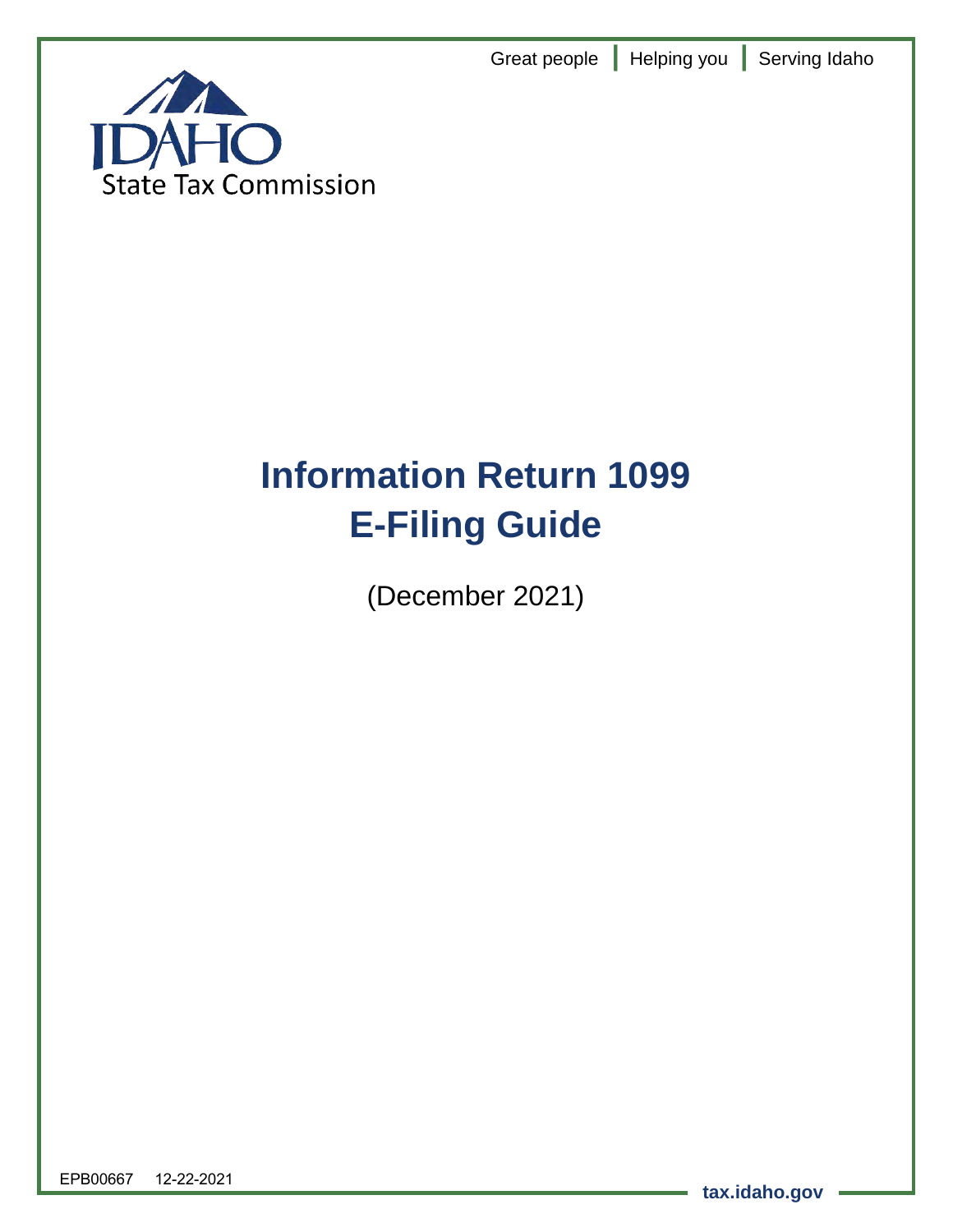# 2021 INFORMATION RETURN 1099 E-FILING GUIDE

## **Contents**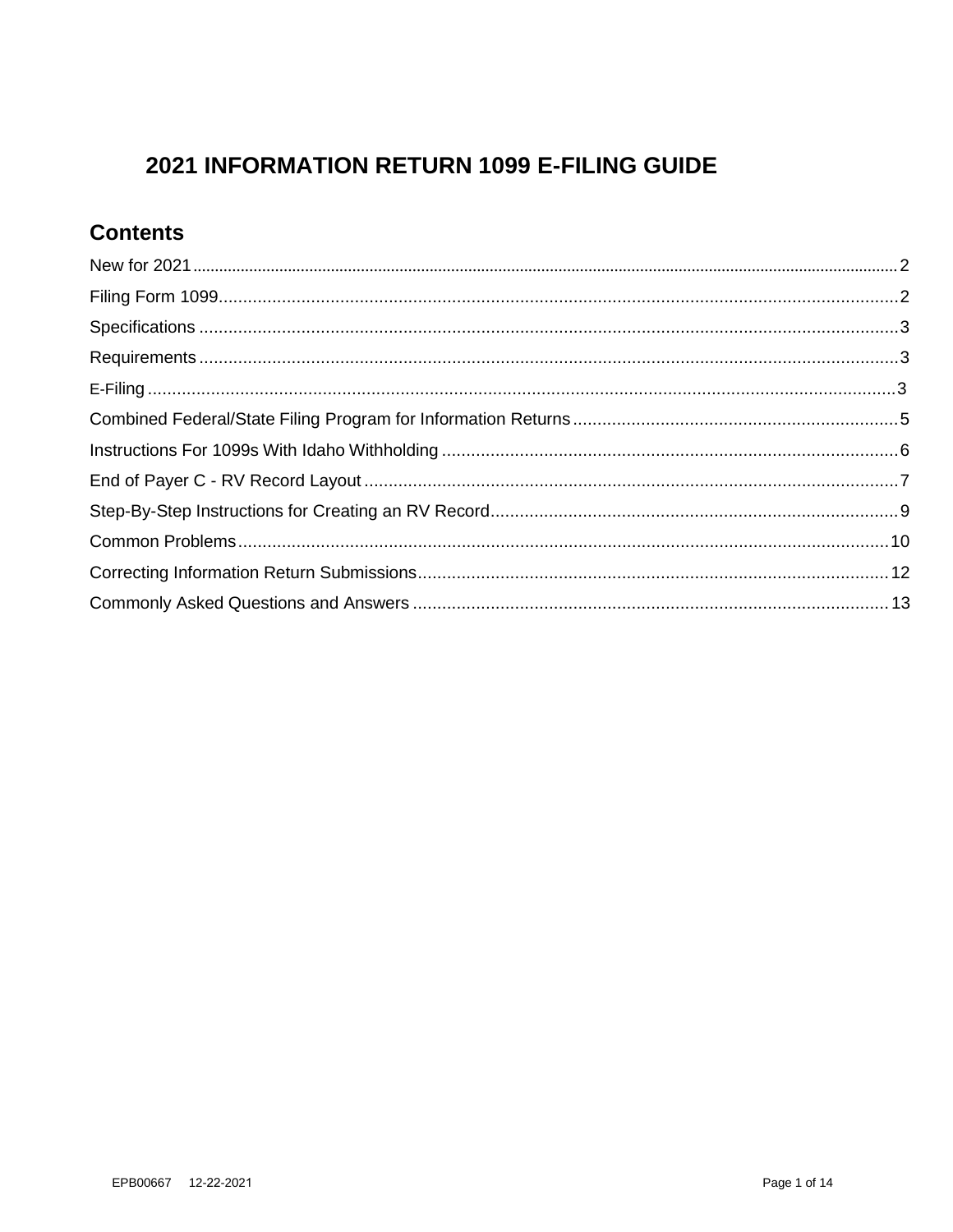## **2021 Information Return 1099 E-Filing Guide**

#### <span id="page-2-0"></span>**New for 2021**

Form 1099-NEC is now part of the Combined Federal/State Filing (CF/SF) Program for Tax Year 2021.

#### <span id="page-2-1"></span>**Filing Form 1099**

Form 967 and W-2s are due by January 31 and 1099s are due by February 28. If you have 1099s to file, you have two options:

- 1. **File all forms (967, W-2s, and 1099s) by January 31**.
	- a. Following this schedule can help you reconcile your withholding since you'll be working with all your records at once.
	- b. You can file online using Taxpayer Access Point (TAP) at **[tax.idaho.gov/gotoTAP](http://www.tax.idaho.gov/gotoTAP)** or you can file by paper.
- 2. **File your 967 and W-2s by January 31, and file your 1099s by February 28**.
	- a. Make sure to include the amount of Idaho withholding from the 1099s along with the withholding from the W-2s in the "Total Idaho Tax Withheld" amount reported on the Form 967.
	- b. Also, include the number of 1099s with Idaho withholding on the Form 967.

*If you choose the 2nd option*, follow these instructions when you file your 1099s:

If filing 1099s in February online through TAP:

1. Report in the RV record (the electronic Form 967) only the withholding amounts from the 1099s included in the file.

If filing 1099s in February by paper (and the 1099s **do** include Idaho withholding):

- 1. Include the amount of Idaho withholding from the 1099s in the "Total Idaho Tax Withheld" amount on the Form 967, line 2 (along with the withholding from the W-2s filed earlier).
- 2. Include the number of 1099s with Idaho withholding on the Form 967, line 9 (adding it to the amount of W-2s filed earlier).
- 3. Check the "Amended" box on the Form 967.
- 4. Mail the Form 967 and your 1099s to: Idaho State Tax Commission, PO Box 76, Boise ID 83707-0076.

If filing 1099s in February by paper (and the 1099s **don't** include Idaho withholding):

- 1. Complete Form 96 (or include a copy of IRS Form 1096).
- 2. Mail the form and your 1099s to: Idaho State Tax Commission, PO Box 36, Boise ID 83722-0410.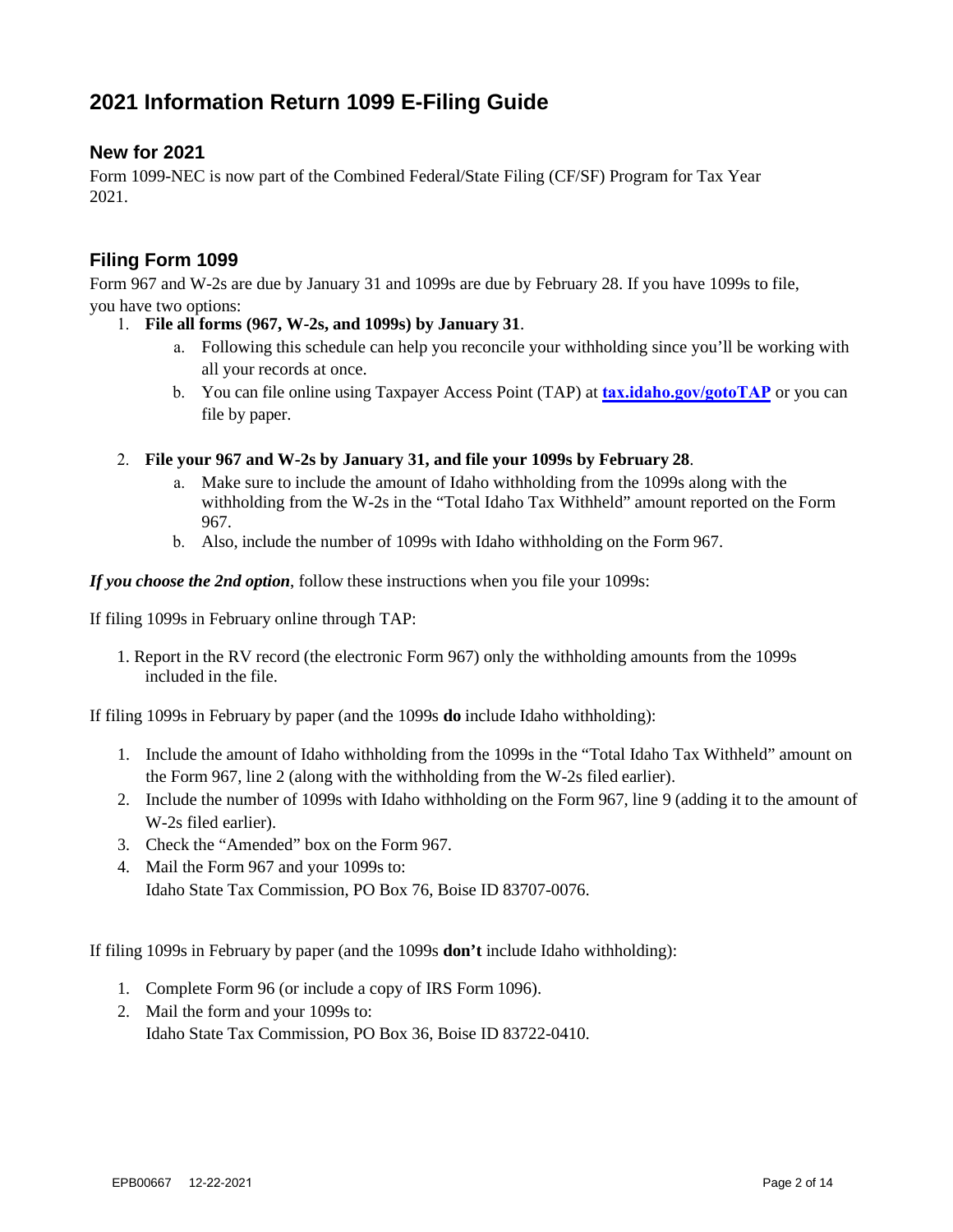#### <span id="page-3-0"></span>**Specifications**

- Idaho follows the Internal Revenue Service (IRS) specifications outlined in Publication 1220 for filing information returns. You can find more information on the IRS website at **[www.irs.gov.](http://www.irs.gov/)**
- Idaho specifications are in addition to IRS Publication 1220.
- Idaho has modified the end of the Payer C Record for reporting the RV Record, Idaho's electronic Form 967, *Idaho Annual Withholding Report*.
- Use numeric postal code 16 in B records to ensure they're identified as Idaho records.

#### <span id="page-3-1"></span>**Requirements**

- Employers must provide current year information returns to employees by January 31.
- The due date for filing information returns that contain Idaho withholding with the Idaho State Tax Commission is February 28, but the Form 967, *Idaho Annual Withholding Report*, is due January 31.

#### <span id="page-3-2"></span>**E-F iling**

Idaho accepts only 1099 files meeting the IRS specifications. No other 1099 e-filing options are available on our website.

- E-file your information returns on our secure TAP site at **[tax.idaho.gov/gotoTAP](http://www.tax.idaho.gov/gotoTAP)**.
- If you file information returns that contain Idaho withholding, you must include the electronic version of Form 967 in your file. Please see instructions for the RV record on page 7.
- If you participate in the Combined Federal/State Filing Program, don't e-file information returns through TAP or by paper as that will result in duplicate filings. Only file information returns once. If any of the 1099s you filed through the Combined Federal/State Filing Program contain Idaho withholding, you'll need to file Form 967 by January 31, either electronically or by paper. Be sure to check the box indicating the information returns were submitted through Combined Federal/State filing.
- If you file information returns containing Idaho withholding after the due date, penalty and interest will be charged on the amount of tax due from the Form 967 due date until the date paid.
	- o The minimum penalty is \$10 and the maximum penalty is 25% of the tax due.
	- o To calculate interest, multiply the amount of tax due by the daily interest rate, and then multiply the result by the number of days late. To get the daily interest rate, go to **[tax.idaho.gov/interest](https://tax.idaho.gov/i-1040.cfm)** .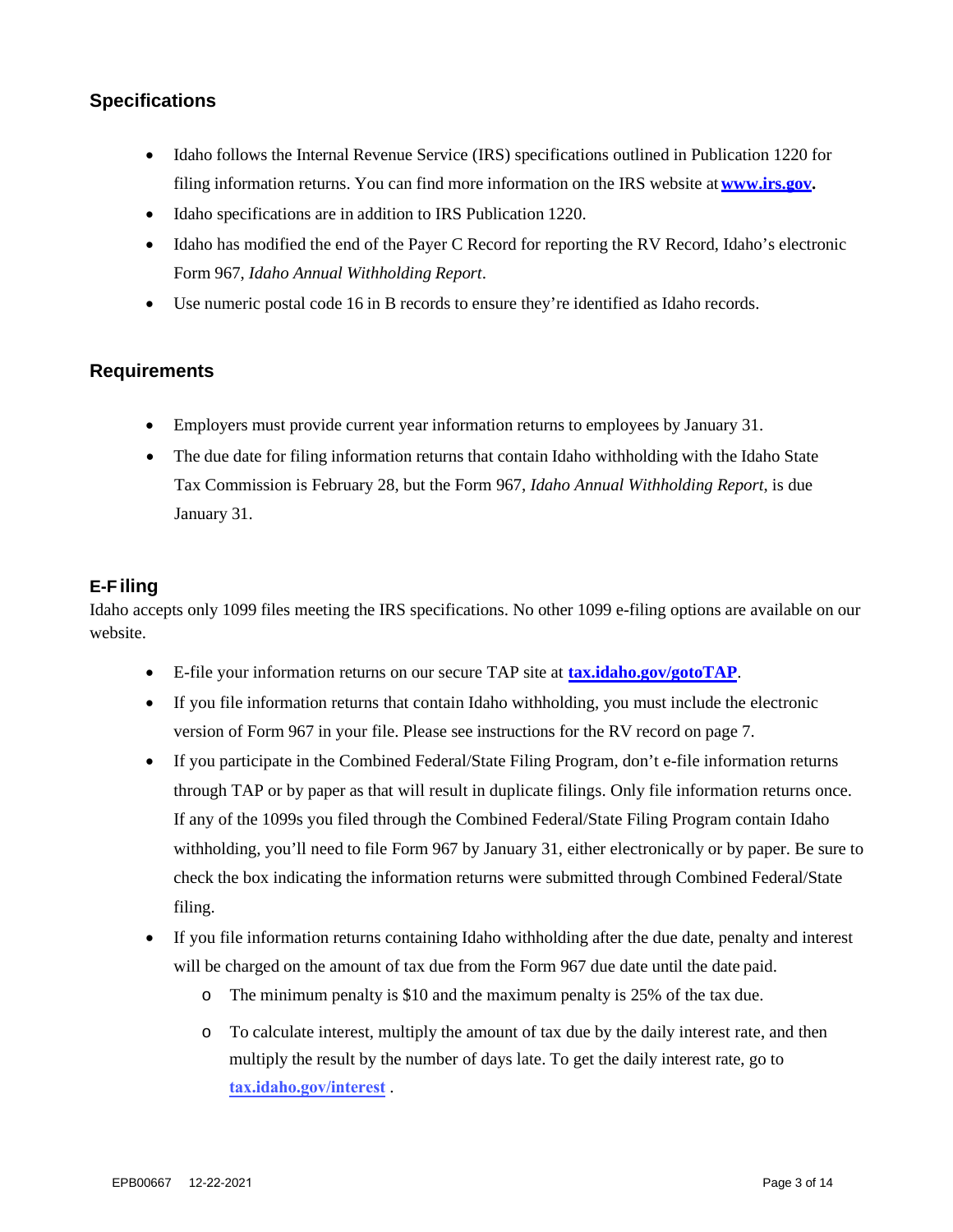- If you submit your information returns containing Idaho withholding after the 1099 due date, a penalty of \$2 can also be applied to each information return for each full or [partial month overd](https://idahotap.gentax.com/TAP/_/)ue. The minimum penalty is \$10 and the maximum penalty is \$2,000.
- An active EIN (Employer Identification Number) and Idaho withholding account number combination is [required](https://tax.idaho.gov/i-1040.cfm) to e-file information returns through TAP at**tax.idaho.gov/gotoTAP**.
- [You can test your informat](mailto:efilehelp@tax.idaho.gov)ion return files at **tax.idaho.gov/gotoTAP** before submitting them. Upload your test file, and the site will either return a specific error message or a confirmation screen indicating your format is correct and your file is ready for upload. Files are only submitted to the Tax Commission when you click the "Submit" button. Contact the E-File Help Desk at **efilehelp@tax.idaho.gov** for error correction help.
- This publication contains filing procedures for 2021 information returns only. You can only e-file 2021 information returns using the current year layout. When filing previous years, use the record layout for that year.

For questions not covered in this publication or for more information about e-filing, contact the E-File Help Desk at **[efilehelp@tax.idaho.gov](mailto:efilehelp@tax.idaho.gov)** or call (208) 334-7660 in the Boise area or toll free at (800) 972-7660.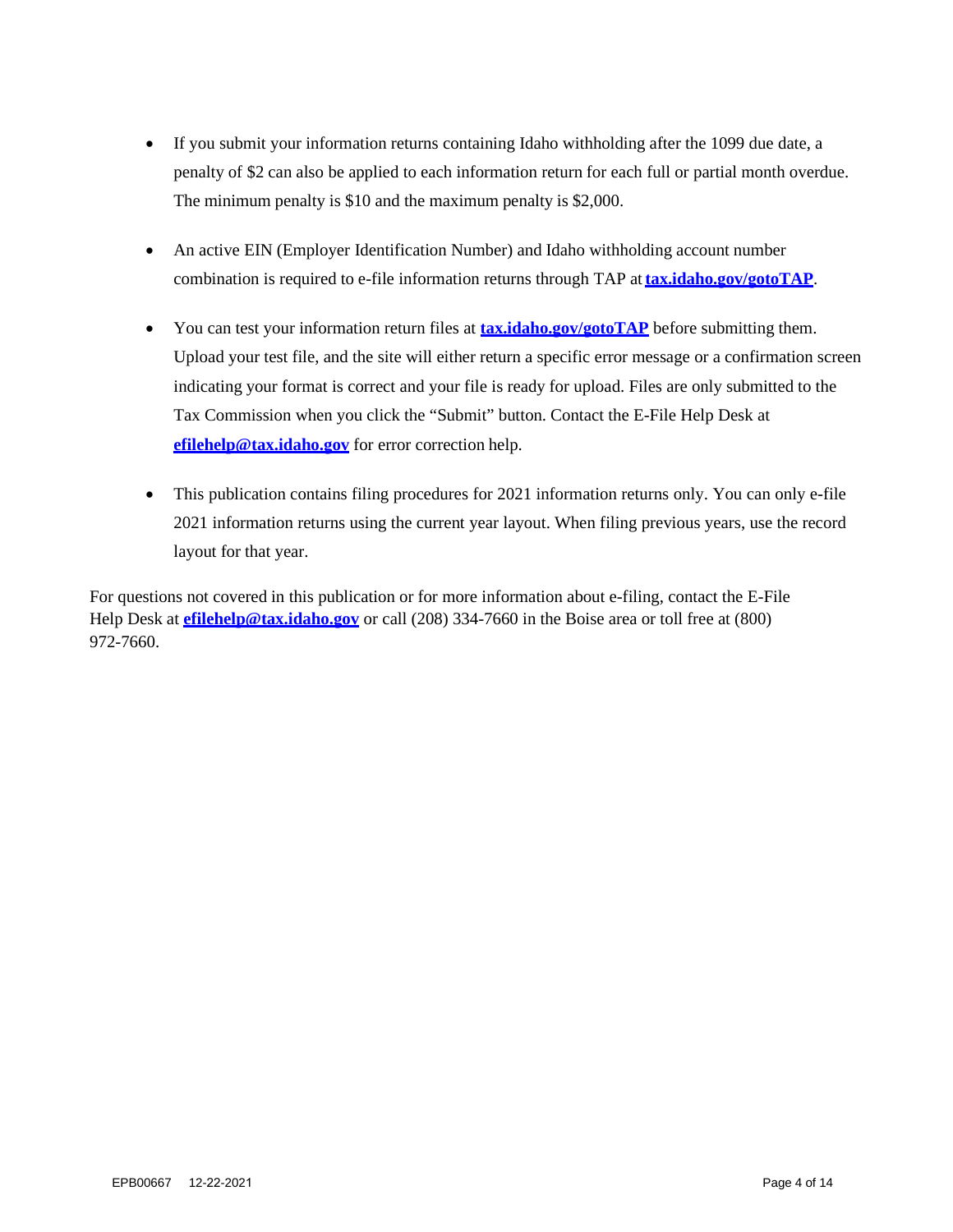#### <span id="page-5-0"></span>**Combined Federal/State Filing Program for Information Returns**

• Idaho participates in and encourages usage of the 1099 Combined Federal/State Filing Program. This program allows the payer or its agent to file information returns with the federal government, and authorizes the release of this information to the applicable states involved. If your information returns filed through this program have Idaho withholding, you must complete and file Form 967 with the Idaho State Tax Commission by January 31. You can either e-file using TAP at **[tax.idaho.gov/gotoTAP](https://idahotap.gentax.com/TAP/_/)** or file by paper.

Be sure to report the number of 1099s with Idaho withholding and check the Combined Federal/State Filing box on the paper form as displayed below.

9. Number of 1099s with Idaho withholding for the year (send 1099s with this form) . Check box if 1099s were submitted through combined federal/state filing ........

• Information on this program is available in IRS Publication 1220 at **[www.irs.gov.](http://www.irs.gov/)** 

| Form 1099-B    | Form 1099-DIV | Form 1099-G    | Form 1099-INT | Form $1099-K$ |
|----------------|---------------|----------------|---------------|---------------|
| Form 1099-MISC | Form 1099-OID | Form 1099-PATR | Form 1099-R   | Form 5498     |
| Form 1099-NEC  |               |                |               |               |

• You can file the following information returns under the Combined Federal/State Filing Program:

• Use Combined Federal/State Code **16** in the B records to identify Idaho information returns. Idaho will only receive information returns with code **16**.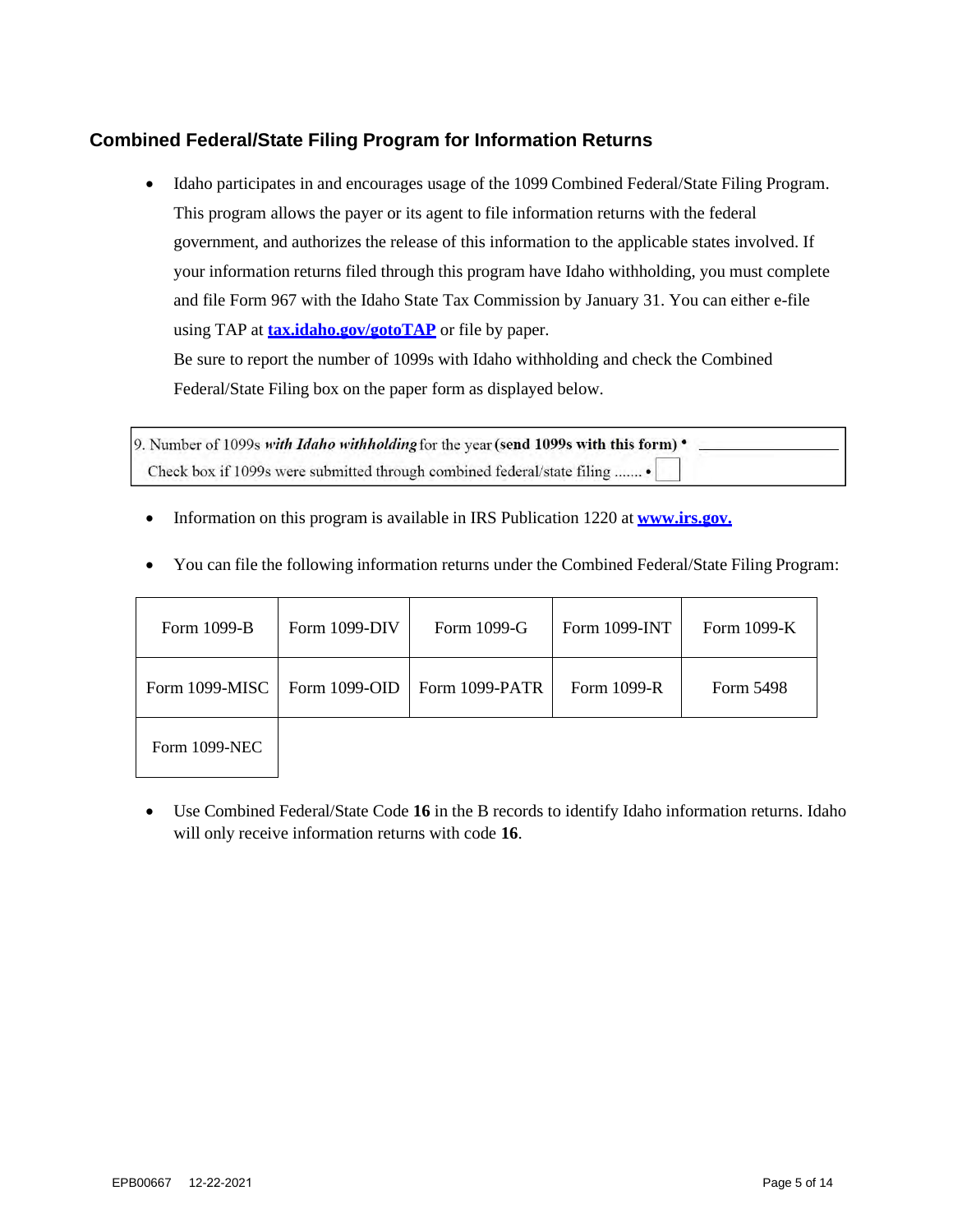#### <span id="page-6-0"></span>**Instructions For 1099s With Idaho Withholding**

To report state income tax withholding on Forms 1099-B, 1099-DIV, 1099-G, 1099-INT, 1099-K, 1099- LTC, 1099-MISC, 1099-NEC, 1099-OID, 1099-PATR, 1099-R, 1099-S, 1099-SA, W2-G

| <b>B</b> Record<br><b>Position</b> | <b>Field Name</b>           | Length | <b>Field Specifications</b>                                                                                                             |
|------------------------------------|-----------------------------|--------|-----------------------------------------------------------------------------------------------------------------------------------------|
| 663-722                            | <b>Special Data Entries</b> | 60     | Enter the 9-digit Idaho Withholding Account Number.<br>Enter only numeric characters.<br>$\bullet$<br>Omit hyphens and "W"<br>$\bullet$ |
|                                    |                             |        | Left justify and blank fill.                                                                                                            |
| 723-734                            | State Income Tax Withheld   | 12     | Right justify and zero fill. Omit decimal points.<br>Example: Total withholding of \$7,958.21 should appear as:<br>"00000795800"        |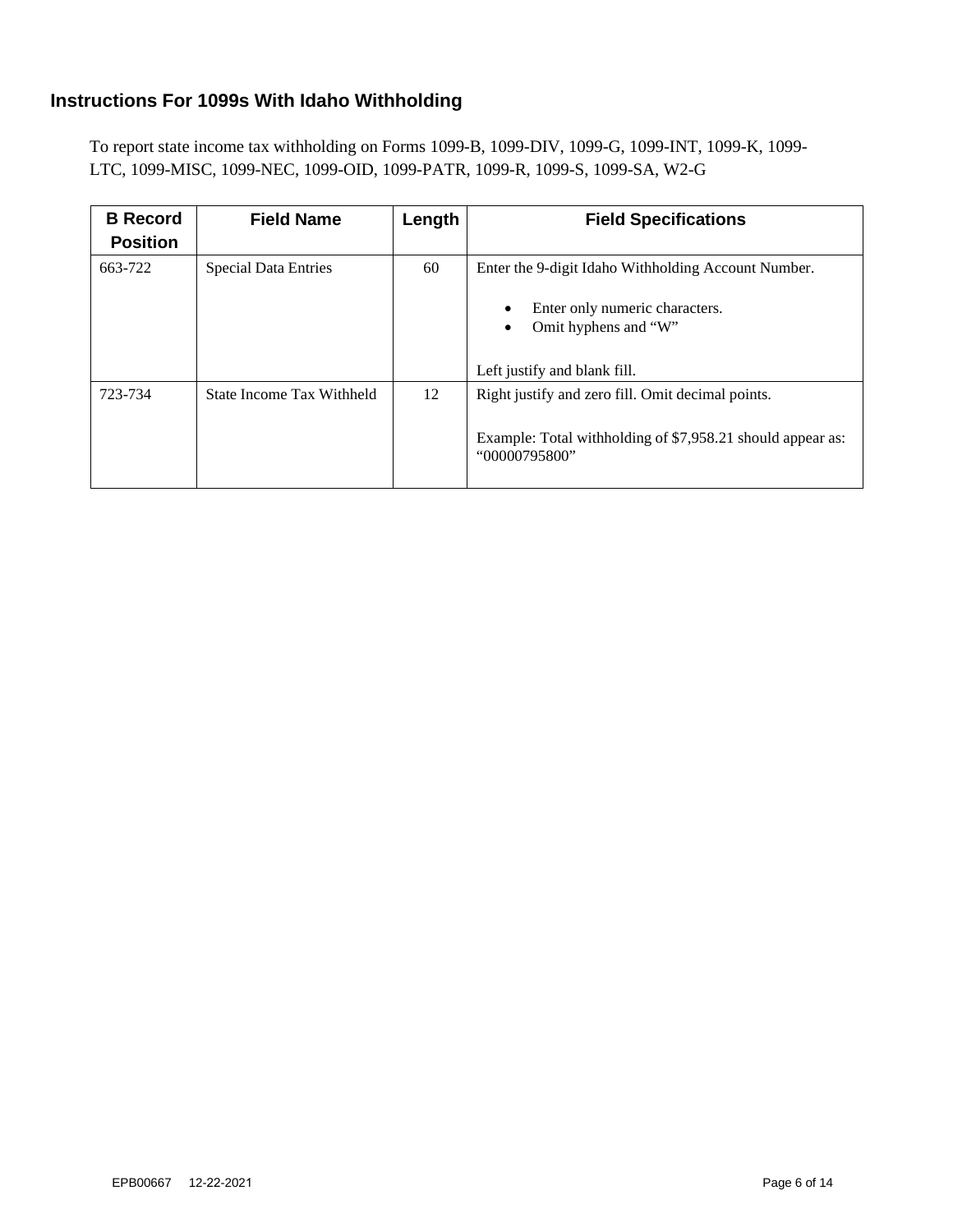## <span id="page-7-0"></span>**End of Payer C - RV Record Layout**

| <b>RV</b>       | <b>Field Name</b>                               | Length         | <b>Field Specifications</b>                                                                                                      |
|-----------------|-------------------------------------------------|----------------|----------------------------------------------------------------------------------------------------------------------------------|
| <b>Position</b> |                                                 |                |                                                                                                                                  |
| 508-509         | Record Identifier                               | 2              | Enter "RV".                                                                                                                      |
| 510-518         | Federal Employer Identification<br>Number (EIN) | 9              | Enter the employer's federal Employer Identification Number<br>$(EIN)$ .                                                         |
|                 |                                                 |                | Enter only numeric characters.<br>Omit hyphens.<br>$\bullet$                                                                     |
| 519-522         | Name Control                                    | $\overline{4}$ | Enter the first four letters of the legal business name.                                                                         |
|                 |                                                 |                | Left justify and fill with blanks.                                                                                               |
| 523-531         | Idaho Withholding Account Number                | 9              | Enter the 9-digit Idaho withholding account number.<br>Enter only numeric characters.<br>Omit hyphens.                           |
| 532             | Filing Cycle                                    | $\mathbf{1}$   | M, B, Q or Y indicates the payment frequency of the<br>Withholding Account. (M=Monthly; B=Semimonthly;<br>Q=Quarterly; Y=Annual) |
| 533-538         | Tax Period                                      | 6              | MMYYYY (122021).                                                                                                                 |
| 539-549         | Zero Fill                                       | 11             | Zero Fill                                                                                                                        |
| 550-560         | Total Idaho Tax Withheld on 1099s               | 11             | Right justify and zero fill. Omit decimal points.                                                                                |
|                 |                                                 |                | Example: Total withholding of \$7,958.21 should appear as:<br>"00000795800"                                                      |
| 561-571         | Withholding Payments Made                       | 11             | Payments made from 1/1/21 - 12/31/21                                                                                             |
|                 | During the Year                                 |                | Right justify and zero fill. Omit decimal points.                                                                                |
|                 |                                                 |                | Example: Total payments of \$7,958.21 should appear as:<br>"00000795800"                                                         |
| 572-593         | Zero Fill                                       | 22             | Zero Fill                                                                                                                        |
| 594-604         | Remaining Tax Due or Refund                     | 11             | Total of positions "550-560" minus positions "561-571".                                                                          |
|                 |                                                 |                | Right justify and zero fill. Omit decimal points.                                                                                |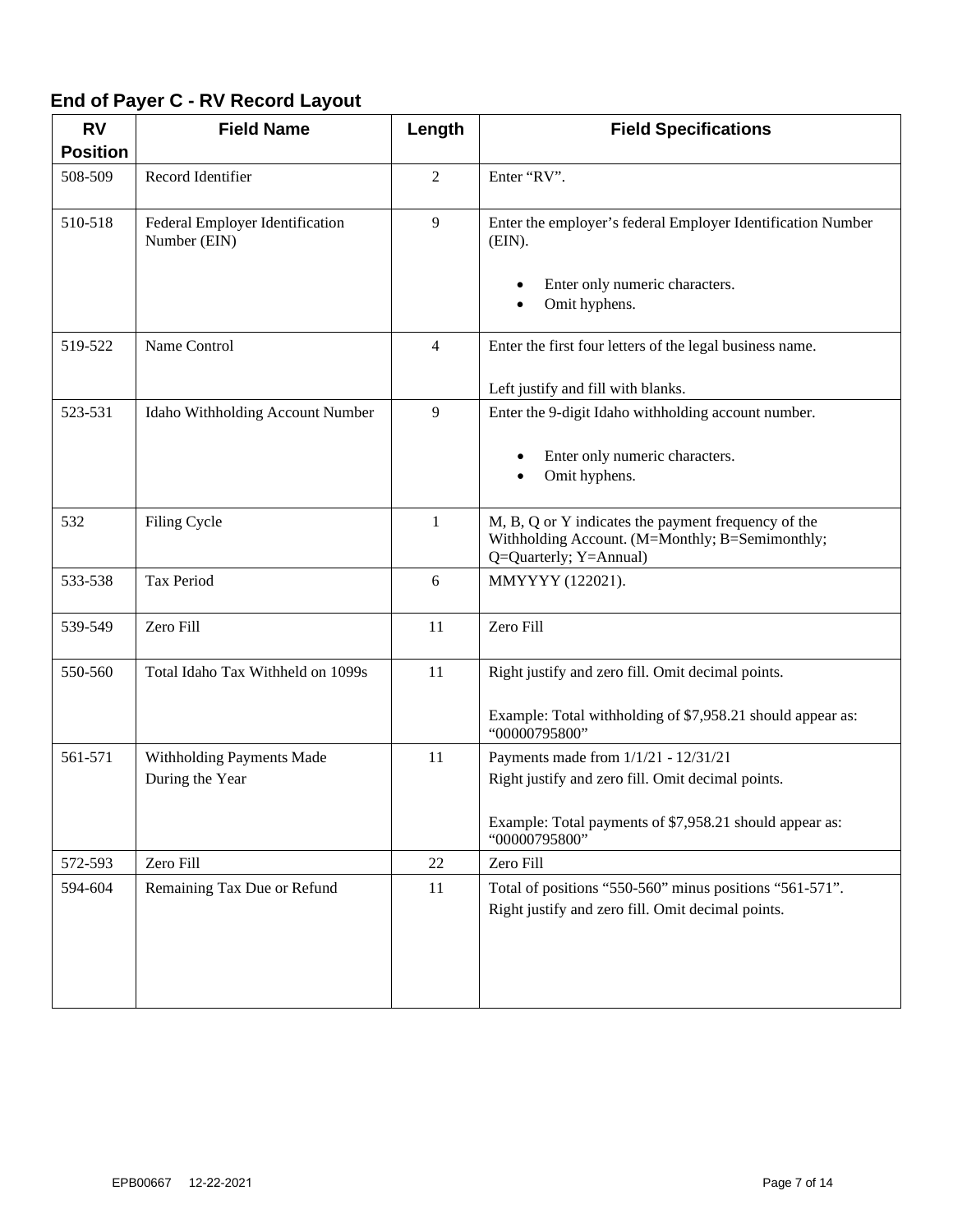| <b>RV</b>       | <b>Field Name</b>                               | Length         | <b>Field Specifications</b>                                                                |
|-----------------|-------------------------------------------------|----------------|--------------------------------------------------------------------------------------------|
| <b>Position</b> |                                                 |                |                                                                                            |
| 605             | Tax Due Sign                                    | $\mathbf{1}$   | Enter negative sign (-) if there is a refund.                                              |
|                 |                                                 |                | Leave blank if zero or if there is a tax due.                                              |
| 606-616         | Penalty on Balance Due                          | 11             | Right justify and zero fill. Omit decimal points.                                          |
| 617-627         | <b>Interest on Balance Due</b>                  | 11             | Right justify and zero fill. Omit decimal points.                                          |
| 628-638         | <b>Total Amount Due or Refund</b>               | 11             | Total amounts in positions "594-604" plus positions "606-616"<br>plus positions "617-627". |
|                 |                                                 |                | Right justify and zero fill. Omit decimal points.                                          |
| 639             | Tax Due Sign                                    | $\mathbf{1}$   | Enter negative sign (-) if there is a refund.                                              |
|                 |                                                 |                | Leave blank if zero or if there is a tax due.                                              |
| 640-646         | Zero Fill                                       | 7              | Zero fill                                                                                  |
| 647-653         | Total Number of 1099s with Idaho<br>withholding | $\tau$         | Right justify and zero fill. Cannot be blank.                                              |
| 654             | Combined Federal/State 1099<br>Participant      | $\mathbf{1}$   | Enter "1" for Yes, "0" for No.                                                             |
| 655-661         | <b>Total Number of statements</b>               | $\overline{7}$ | Total of position "647-653".                                                               |
|                 |                                                 |                | Right justify and zero fill.                                                               |
| 662-672         | <b>Statement Penalty for Late Filing</b>        | 11             | Right justify and zero fill. Omit decimal points.                                          |
| 673-683         | <b>Total Due or Refund</b>                      | 11             | Total of positions "628-638" plus positions "662-672".                                     |
|                 |                                                 |                | Right justify and zero fill. Omit decimal points.                                          |
| 684             | <b>Total Due Sign</b>                           | 1              | Enter negative sign (-) if there is a refund.                                              |
|                 |                                                 |                | Leave blank if zero or if there is a tax due.                                              |
| 685-748         | Filler                                          | 64             | Fill with blanks.                                                                          |
| 749             | End of Line Marker                              | $\overline{2}$ | Enter blanks or Carriage Return/Line Feed (CR/LF) characters.                              |
|                 |                                                 |                | Mainframe users can use X                                                                  |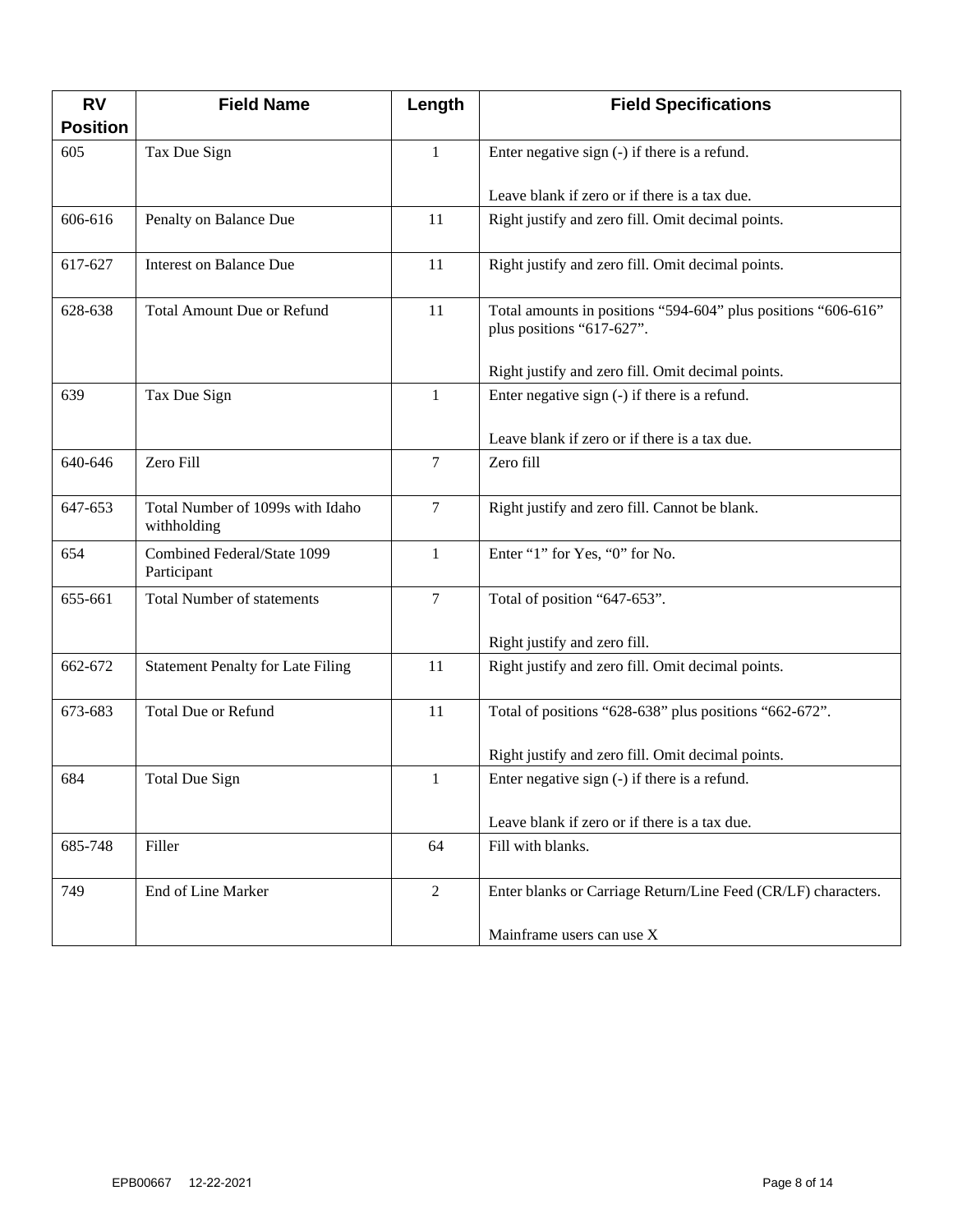### <span id="page-9-0"></span>**Step-By-Step Instructions for Creating an RV Record**

There is a new tool located in your TAP 1099 upload menu that will now create an RV record for you. The link, labeled "Create RV Record", will lead you to a form that will help you generate your withholding record.

| <b>Build RV Record</b>             |                                                                             |                                         |                            |
|------------------------------------|-----------------------------------------------------------------------------|-----------------------------------------|----------------------------|
| Account<br>✍                       |                                                                             |                                         |                            |
| EIN                                | 99-9999999                                                                  |                                         |                            |
| <b>Business Name</b>               | <b>IDAHO BUSINESS</b>                                                       |                                         |                            |
| Account ID                         | 000000099                                                                   |                                         |                            |
| Filing Cycle                       | Monthly<br>Ŵ                                                                |                                         |                            |
| Filing Year (YYYY)                 | 2020                                                                        |                                         |                            |
| Return                             |                                                                             |                                         |                            |
| Total Idaho wages                  | 1,000                                                                       |                                         |                            |
| Total Idaho tax withheld           | 60                                                                          |                                         |                            |
| Total withholding payments<br>made | 60                                                                          | Remaining tax due                       | 0                          |
| <b>C</b> Self assessed penalty     | $\mathbf 0$                                                                 |                                         |                            |
| <b>C</b> Self assessed interest    | $\mathbf{0}$                                                                | Amount due with penalty and<br>interest | 0                          |
| Total W2's included                | $\boldsymbol{0}$                                                            |                                         |                            |
| Total 1099's included              | 25                                                                          |                                         |                            |
| <b>C</b> Filing Federal/State      |                                                                             | Total 1099's and W2's included          | 25                         |
| C Late penalty                     | $\mathbf 0$                                                                 |                                         |                            |
| Total Due                          | $\mathbf{0}$                                                                |                                         |                            |
|                                    |                                                                             |                                         |                            |
| <b>RV Record</b>                   |                                                                             |                                         |                            |
| Generate RV Record                 | C Copy this RV Record and paste it into your EFW2 file after the RT Record. |                                         |                            |
|                                    |                                                                             |                                         | 画<br>OK<br>Cancel          |
| 1099 Record for upload             |                                                                             |                                         | <b>RV Generated Record</b> |
| 00000014<br>00000015               |                                                                             |                                         |                            |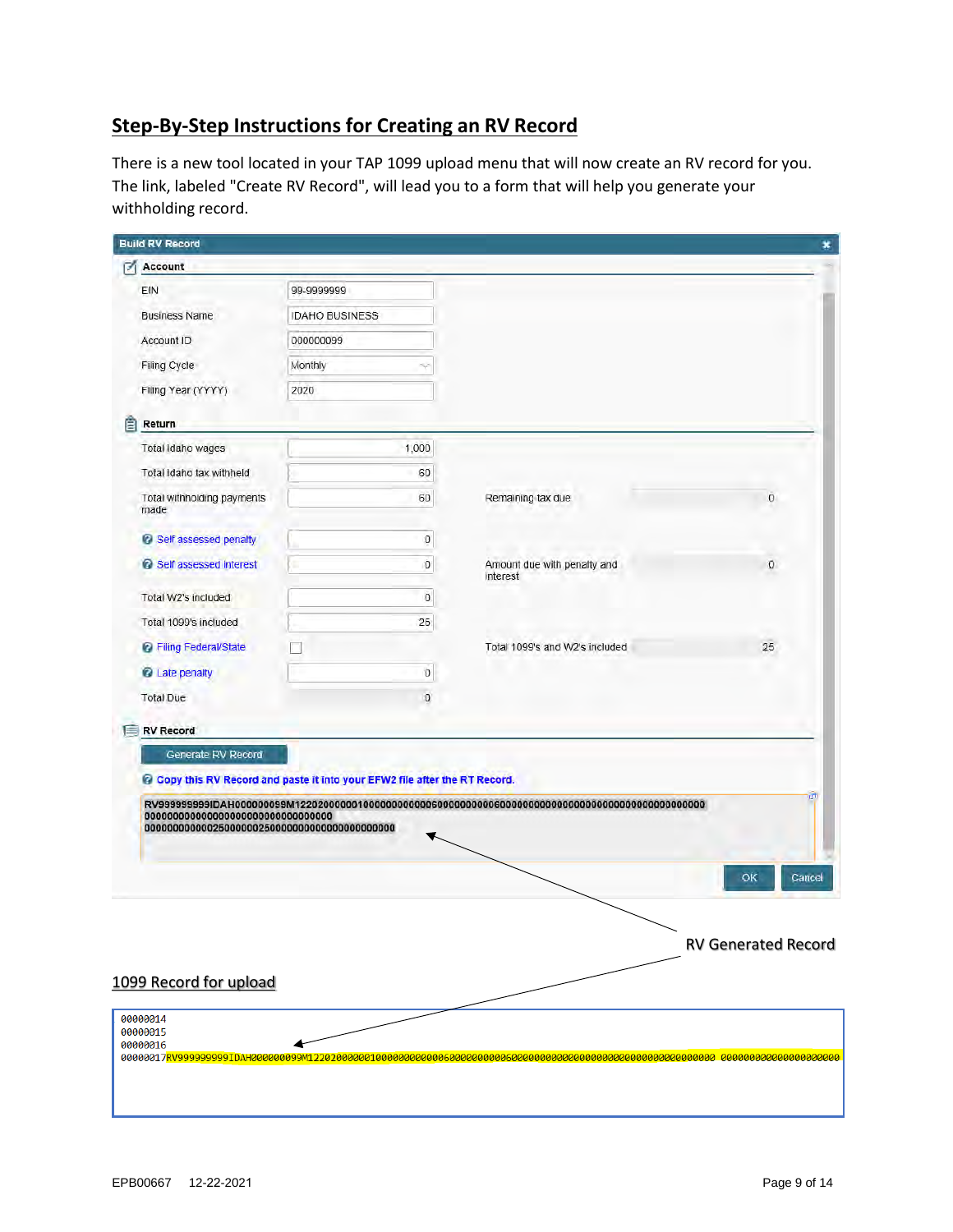#### <span id="page-10-0"></span>**Common Problems**

- 1. Invalid line length:
	- IRS specifications for line length state that each record within the file must be 748 characters in length and allow position 749 and 750 for end-of-line markers. Idaho requires an end-of-line marker (Carriage Return/Line Feed) in position 749. Leave position 750 available for a possible control character added by the file creation software to prevent and/or avoid invalid line length errors.
- 2. RV Record errors:
	- The RV Record is a summary record for the filing and begins at position 508 of the Payer C Record. Only populate your RV Record with information from the filing. Review the RV Record Layout (pages 7-8) for specific field specifications. If errors are detected when you're filing, our site will provide specific error messages to help with correcting the file. If you need further error correction help, please contact the E-File Help Desk at **[efilehelp@tax.idaho.gov.](mailto:efilehelp@tax.idaho.gov)**
- 3. Most common RV Record errors:
	- The filing cycle/frequency (RV Position 532) doesn't match our records.

 $M =$  Monthly,  $B =$  Semimonthly,  $Q =$  Quarterly,  $Y =$  Annual

• Withholding payments made during the year is blank.

If RV positions 561-571 are blank or zero filled, the file is reporting that no withholding payments were made during the year. To correct this error, enter the total withholding payments made during the year in the correct RV positions.

• Amount fields don't include the placeholder for cents.

All payment/amount fields must be rounded to the nearest whole dollar and should be followed by "00" to represent a placeholder for cents. Example: Withholding of \$7,958.21 should appear as: "00000795800".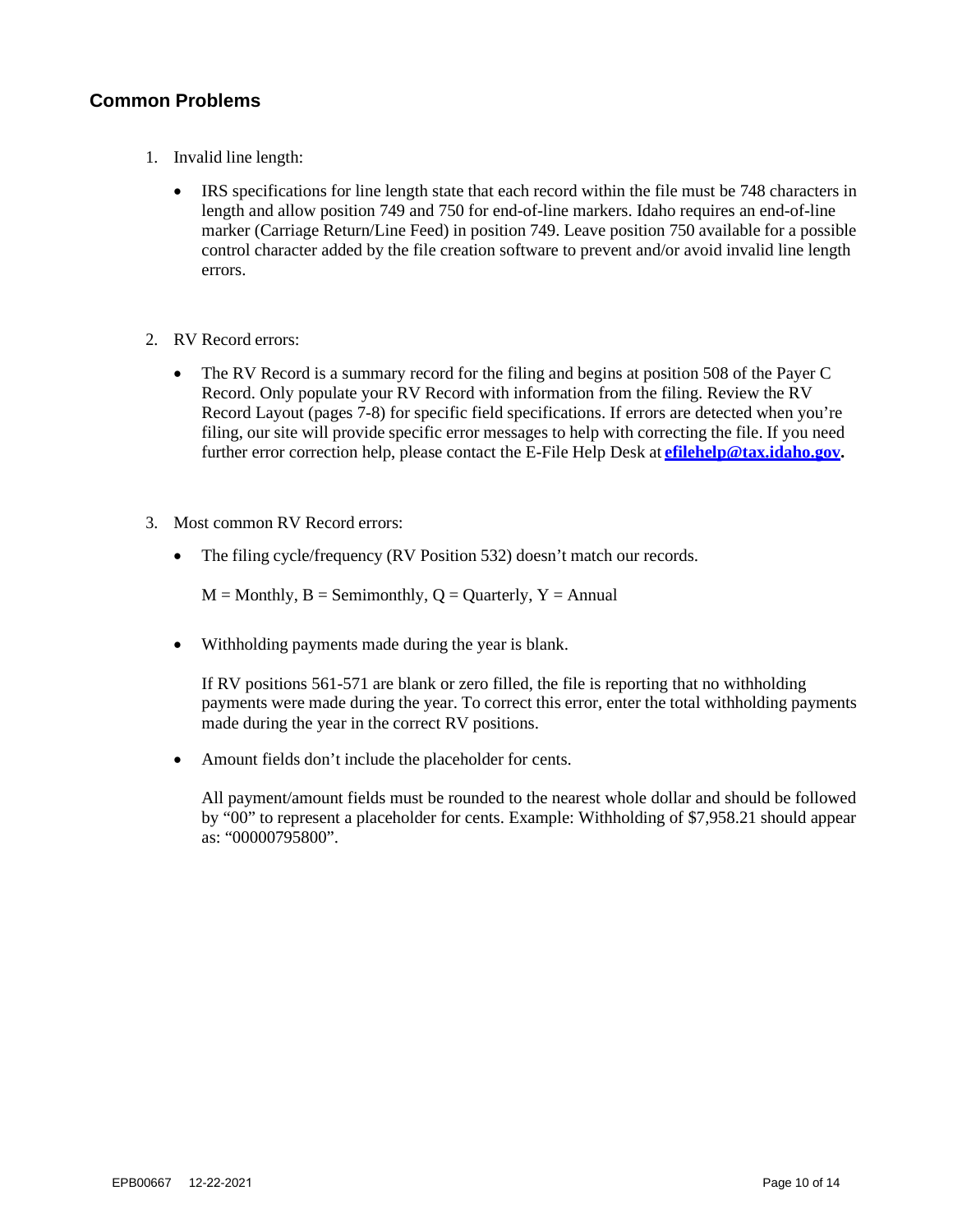| $500 - 507$ | The record sequence number cannot be blank                                                                                                                                                                                       |
|-------------|----------------------------------------------------------------------------------------------------------------------------------------------------------------------------------------------------------------------------------|
| $508 - 509$ | This must be the beginning of the "RV" record. These two spaces should say "RV" if you are<br>reporting Idaho Withholding to the Tax Commission                                                                                  |
| $510 - 518$ | This is your EIN and can NOT begin with any of the following 2 digits:<br>00,07,08,09,17,18,19,28,29,49,69,70,78,79, or 89                                                                                                       |
| $523 - 531$ | This is your Idaho Withholding Account Number and it must belong to the EIN number in<br>fields 510 - 518                                                                                                                        |
| 532         | This is the Filing Cycle of your Withholding Account and must be "M", "B", "Q", or "Y"                                                                                                                                           |
| $533 - 538$ | This is the date for the 1099 forms that you are filing. It is arranged in this order:<br>MMYYYY (example: 122021)                                                                                                               |
| $550 - 560$ | This is your total Idaho withholding for 1099 forms in the file. Amount should be rounded<br>to the nearest whole dollar, followed by '00' for cents                                                                             |
| $561 - 571$ | This is the total amount of withholding payments that you made to the Idaho State Tax<br>Commission in the year. This amount is the total dollars transferred to the Tax<br>Commission from the tax withheld on fields 550 - 560 |
| 594 - 604   | This is the remaining tax due or refund from the difference between positions 550 - 560<br>and $561 - 571$ above (if any).                                                                                                       |
| 605         | This is the tax due sign. It should either be blank, or a "-" sign if the amount of position<br>numbers 594 - 604 above is a refund amount.                                                                                      |
| $606 - 616$ | This is the penalty due on any remaining tax owed if filed late                                                                                                                                                                  |
| $617 - 627$ | This is the Interest due on any remaining tax owed if filed late                                                                                                                                                                 |
| $628 - 638$ | This is the total due or refund including the penalty and interest fields above if applicable.<br>If not, this line will match field 594 - 604                                                                                   |
| 639         | This is the tax due sign of the total due including penalty and interest. It should either be<br>blank or "-" if the amount is a refund.                                                                                         |
| $640 - 646$ | Zero fill (not currently in use).                                                                                                                                                                                                |
| $647 - 653$ | This is the total of all 1099 forms with Idaho withholding in this submission.                                                                                                                                                   |
| 654         | This is the Combined Fed/State Filing participant field. It should be either a "1" if you are<br>participating or a "0" if you are not.                                                                                          |
|             | $655 - 661$ This is the total count of all 1099 forms with Idaho withholding (same as 647 - 653 above).                                                                                                                          |
| $662 - 672$ | This is the statement penalty for late file of 1099 forms with Idaho withholding (multiply<br>number of 1099 Forms with Idaho withholding by 2).                                                                                 |
| $673 - 683$ | This is the total of positions $628 - 638$ and $662 - 672$                                                                                                                                                                       |
| 684         | This is the tax due sign of the total due including penalties and interest. It should either<br>be blank or "-" if the amount is a refund                                                                                        |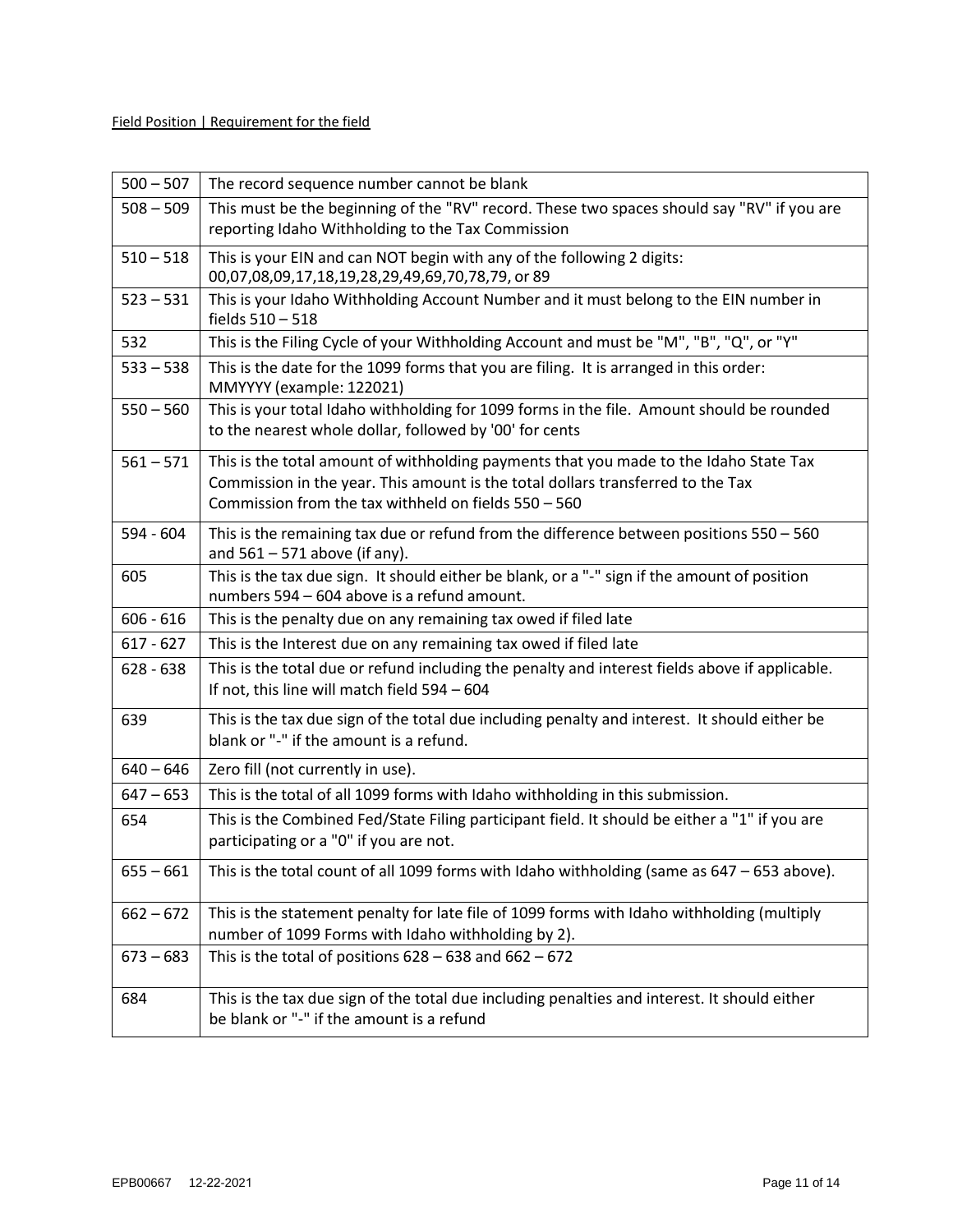#### <span id="page-12-0"></span>**Correcting Information Return Submissions**

To correct information returns **that contain Idaho withholding**, send Form 967, *Idaho Annual Withholding Report*, and a paper copy of the correct information return(s) to the address below:

1099 Corrections Idaho State Tax Commission PO Box 76 Boise ID 83707-0076

If you need a copy of your Form 967 to submit with your correction, email the E-File Help Desk at **efilehelp@tax.idaho.gov** and include your Idaho withholding account number in the request.

To correct information returns **that** *don't* **contain Idaho withholding**, send Idaho Form 96 or IRS Form 1096 and a paper copy of the correct information return(s) to the address below:

1099 Corrections Idaho State Tax Commission PO Box 36 Boise ID 83722-0410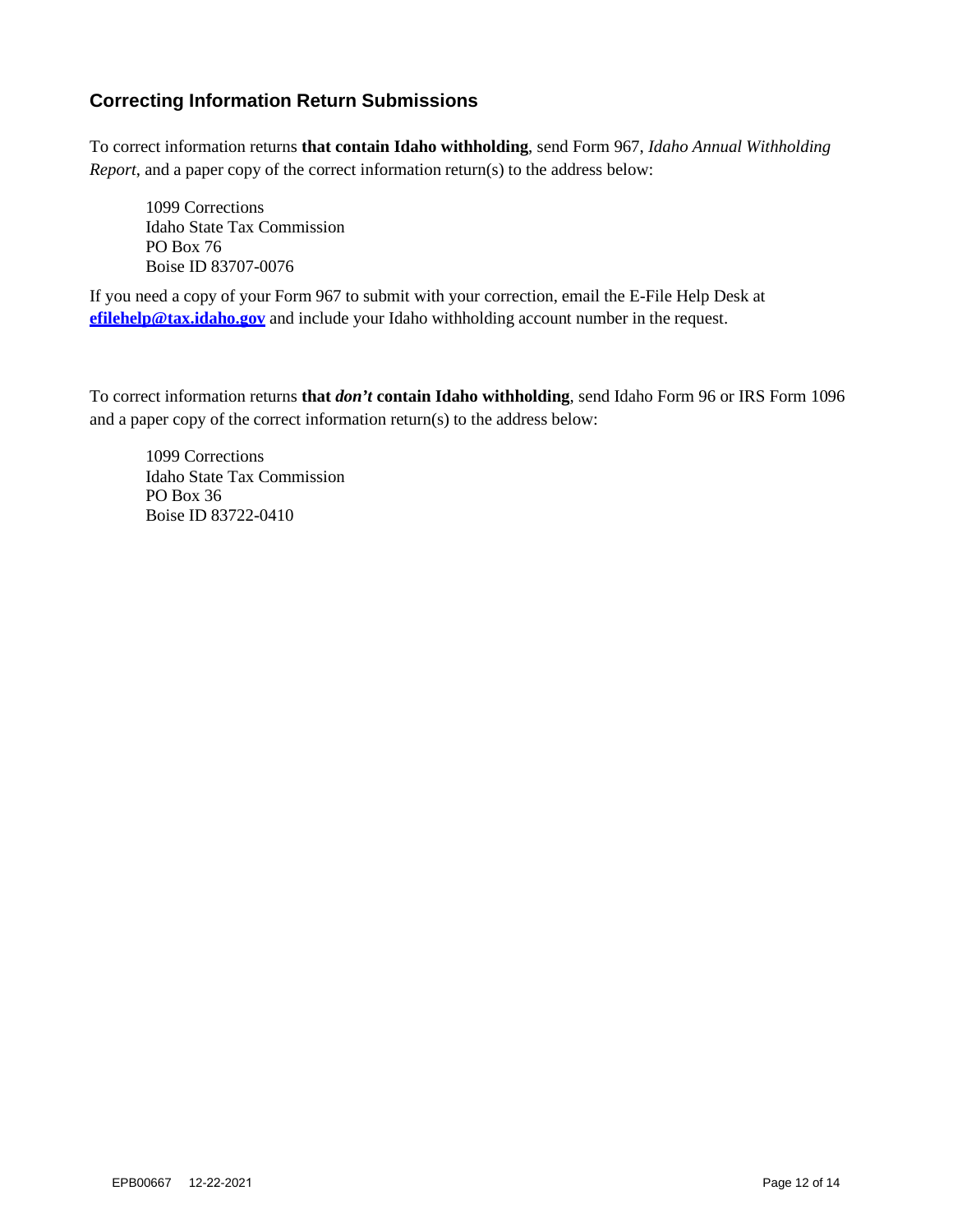#### <span id="page-13-0"></span>**Commonly Asked Questions and Answers**

- **1. Q:** Are all e-filed information returns (1099s) required to have the RV Record?
	- **A:** No. The RV Record is only required if Idaho withholding is reported on any information returns (1099s).
- **2. Q:** Can multiple information returns be compiled into a single e-filing?
	- **A:** Yes. Files must contain a single T and F Record and be complete for each information return type (Records A through C).
- **3. Q:** Can information returns be manually entered one at a time on the website?
	- **A:** No. Information returns must be uploaded within a properly formatted file or filed by paper.
- **4. Q:** I want to file under the Combined Federal/State Filing Program for 1099s. Do I need the state's approval?
	- **A:** No. Approval for participation in the Combined Federal/State Filing Program is granted by the federal government. For more information on how to get approval for this filing program, see IRS Publication 1220 at **[www.irs.gov.](http://www.irs.gov/)**
- **5. Q:** What do I need to do if I file information returns that contain Idaho withholding using the Combined Federal/State Filing Program?
	- **A:** Complete Form 967, *Idaho Annual Withholding Report*, check the Combined Federal/State filing box on Line 9, and submit it to the Idaho State Tax Commission by January 31. The Form 967 may be e-filed on TAP or by paper.

Mail paper Form 967s to:

Idaho State Tax Commission

PO Box 76

Boise ID 83707-0076

- **6. Q:** Do information returns filed on paper require a cover sheet?
	- **A:** Yes. For information returns that contain Idaho withholding, attach them to Form 967, *Idaho Annual Withholding Report*. If the information returns don't have Idaho withholding, submit them with Idaho Form 96 or IRS Form 1096. When choosing to file the 1099s with Idaho withholding after the Form 967 due date, include a copy of the timely-filed Form 967 and write "Amended" across the top.
- **7. Q:** What 1099 types can be e-filed with Idaho?
	- **A:** Idaho accepts all 1099 types that can be e-filed with the Internal Revenue Service. For more information, see IRS Publication 1220 at **[www.irs.gov.](http://www.irs.gov/)**